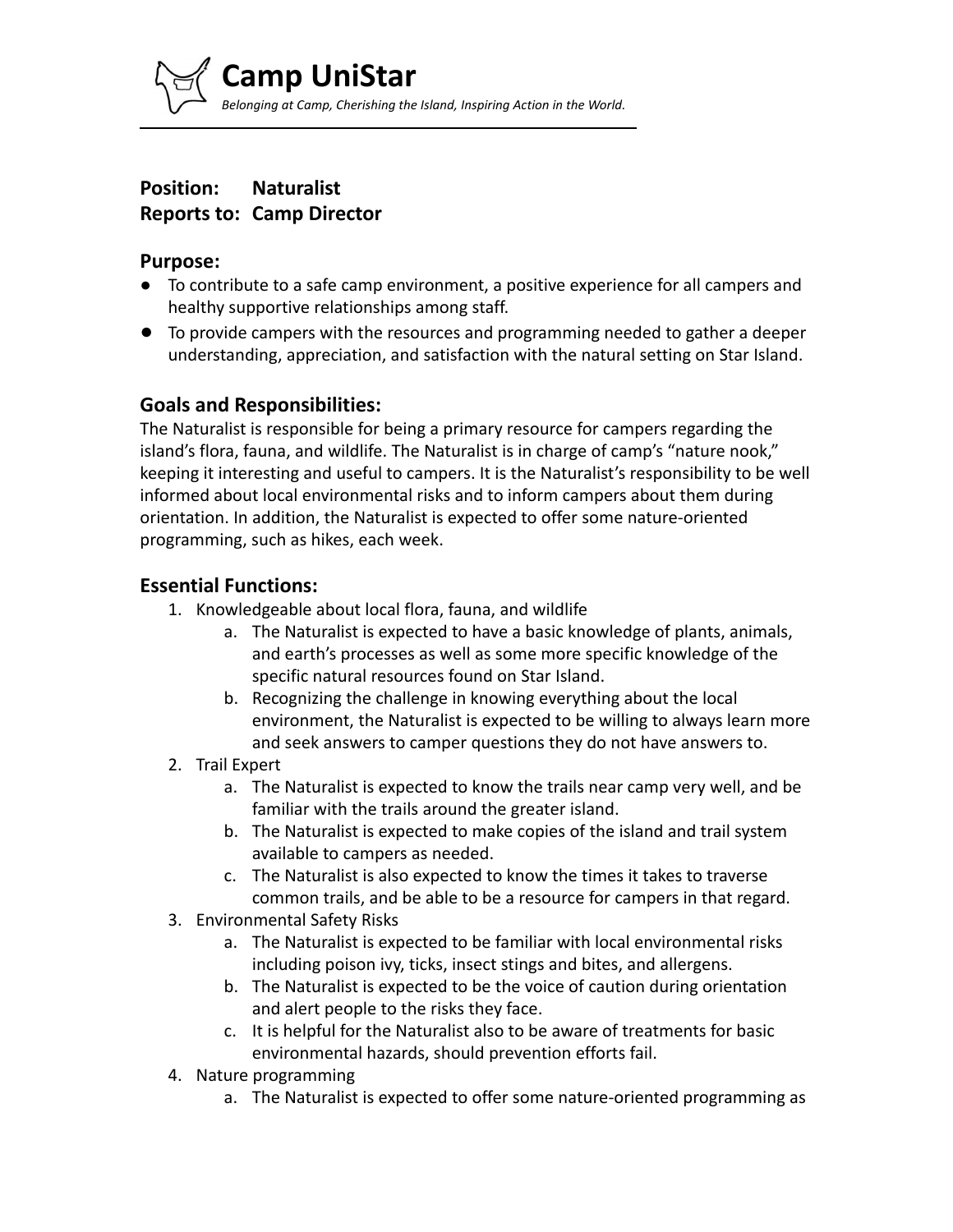time allows each week.

- b. Programming can include leading hikes, working with CP to teach kids about a topic of interests, holding sessions/discussions about relevant nature topics.
- c. The Naturalist is welcome to enlist the services and knowledge of other staff members and campers in coordinating potential activities.
- 5. Nature Nook
	- a. The Naturalist is charged with keeping the nature nook organized.
	- b. The Naturalist also has control of the bulletin board near the lodge staircase for nature-related displays.
- 6. Wilderness survival skills and leave no trace principles
	- a. The Naturalist is expected to have a good understanding of basic wilderness survival skills (i.e. starting a fire with birch bark, how to find clean water) and leave no trace principles.
	- b. The Naturalist is responsible for teaching these principles to youth each week before their overnight.
- 7. Other
	- a. The Naturalist is encouraged to share with campers other specialized skills or knowledge, such as astronomy, meteorology, or geology.
	- b. The Naturalist has primary responsibility for recognizing and mitigating any noxious weeds or undesired invasive species on camp property.
	- c. If not maintained by an interested kitchen staff, the Naturalist shall be responsible for tending to the camp garden and ensuring it receives adequate water and weeding.
	- d. If not taken up by other staff, the Naturalist is to be in charge of collecting and maintaining camp compost.

# **Additional Duties:**

The Naturalist also is responsible for a range of other duties as assigned by the Camp Director, including working shifts in the kitchen, on the waterfront, with volunteers, youth, and children's programs.

# **Qualifications**

- 18 years of age or older
- Has lived independently for at least 8-9 months
- Commitment to providing a positive and healthy family camping experience
- Flexible
- Responsible
- Valid driver's license
- CPR, First Aid, AED, and Lifeguarding certifications preferred
- Experience driving boats preferred
- Able to communicate effectively with staff, volunteers and campers of all ages
- Self-motivated, hard-working, team player
- Comfortable living in rustic conditions in a natural setting
- Able to supervisor volunteers